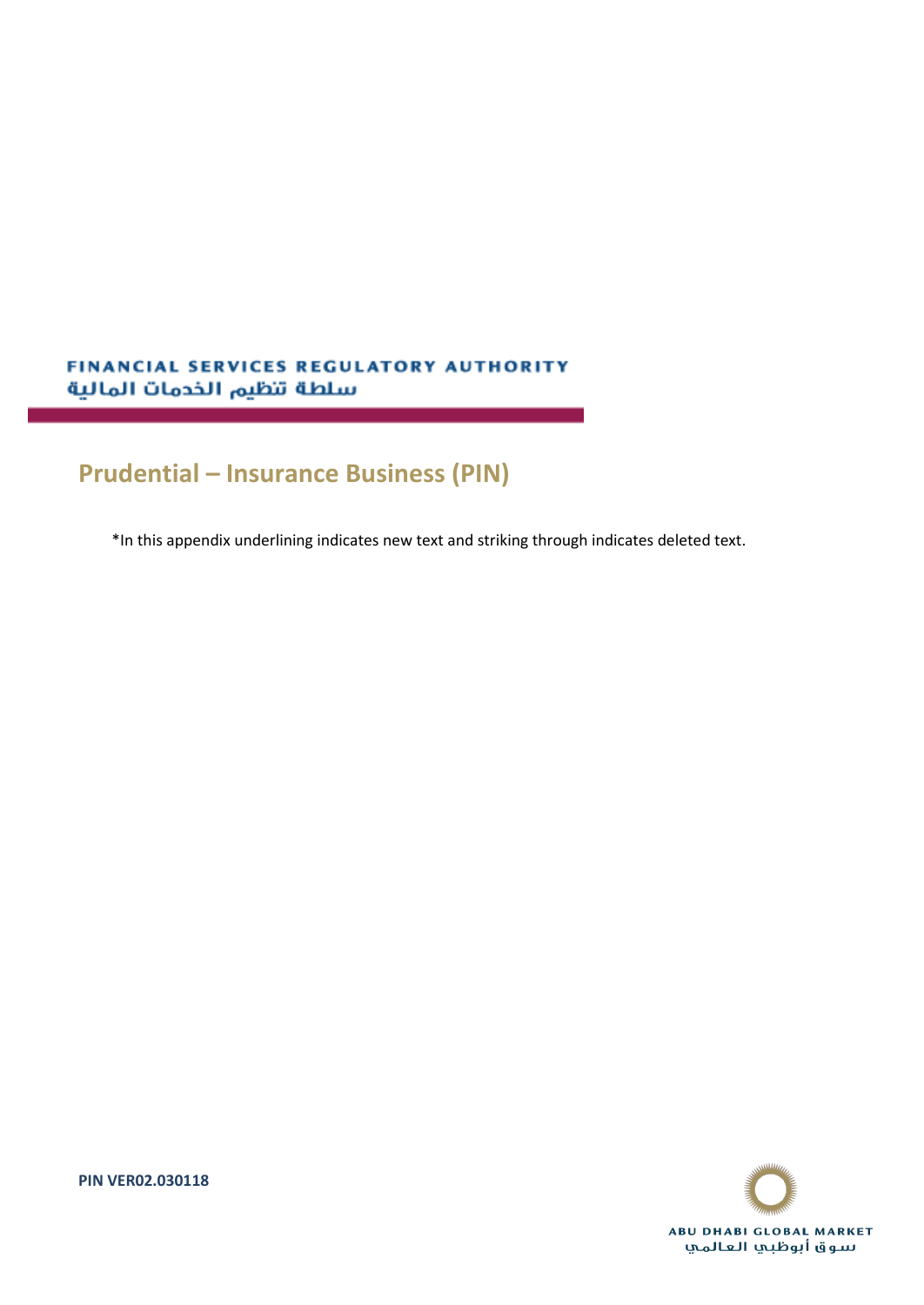# **6. FINANCIAL AND OTHER REPORTING BY INSURERS**

**…..**

# 6.6 **Submission of Returns to the Regulator**

6.6.1 Subject to Rule 6.6.2, an Authorised Person must, submit its Annual Regulatory Return in writing to the Regulator within four months of the Insurer's reporting date to:

ADGM Financial Services Regulatory Authority Supervision Level 4, ADGM Building PO Box 111999 Abu Dhabi, U.A.E.

- 6.6.2 An Authorised Person must prepare and submit its Annual Regulatory Return in the following manner:
	- (a) the Annual Regulatory Return, excepting the parts of the Annual Regulatory Return referred to in (b) and (c), must be submitted to the Regulator using the Regulator's electronic prudential reporting system Electronic Prudential Reporting System (EPRS) of the Regulator:
		- (i) in accordance with any instructions set out in the notice and any instructions provided through such a system or specified in APP10; and
		- (ii) within four months of the Insurer's reporting date;
	- (b) the Statement by Directors need not be submitted to the Regulator, but must be signed and a copy maintained in accordance with Rules 6.6.3 and 6.6.4; and
	- (c) the Global Return for a Branch must be submitted in the manner provided in Rule 6.6.1.
- 6.6.3 The Statement by Directors forming part of the Annual Regulatory Return must be signed before the time of submission by:
	- (a) the Senior Executive Officer; and
	- (b) a Director of the Insurer not being the Person in (a).
- 6.6.4 An original signed hard copy of the Statement by Directors together with a copy of the Annual Regulatory Return submitted to the Regulator using **EPRS the Regulator's electronic prudential** reporting system, must be kept for at least six years for inspection by the Regulator.
- 6.6.5 The auditor's report on the Annual Regulatory Return, and any actuarial report prepared as at the reporting date in accordance with Rule 7.2 or 7.3, must be submitted in writing by the Insurer with the Regulator within four months of the Insurer's reporting date.
- 6.6.6 An auditor's report or an actuarial report submitted to the Regulator must be signed by the auditor or the Actuary preparing that report.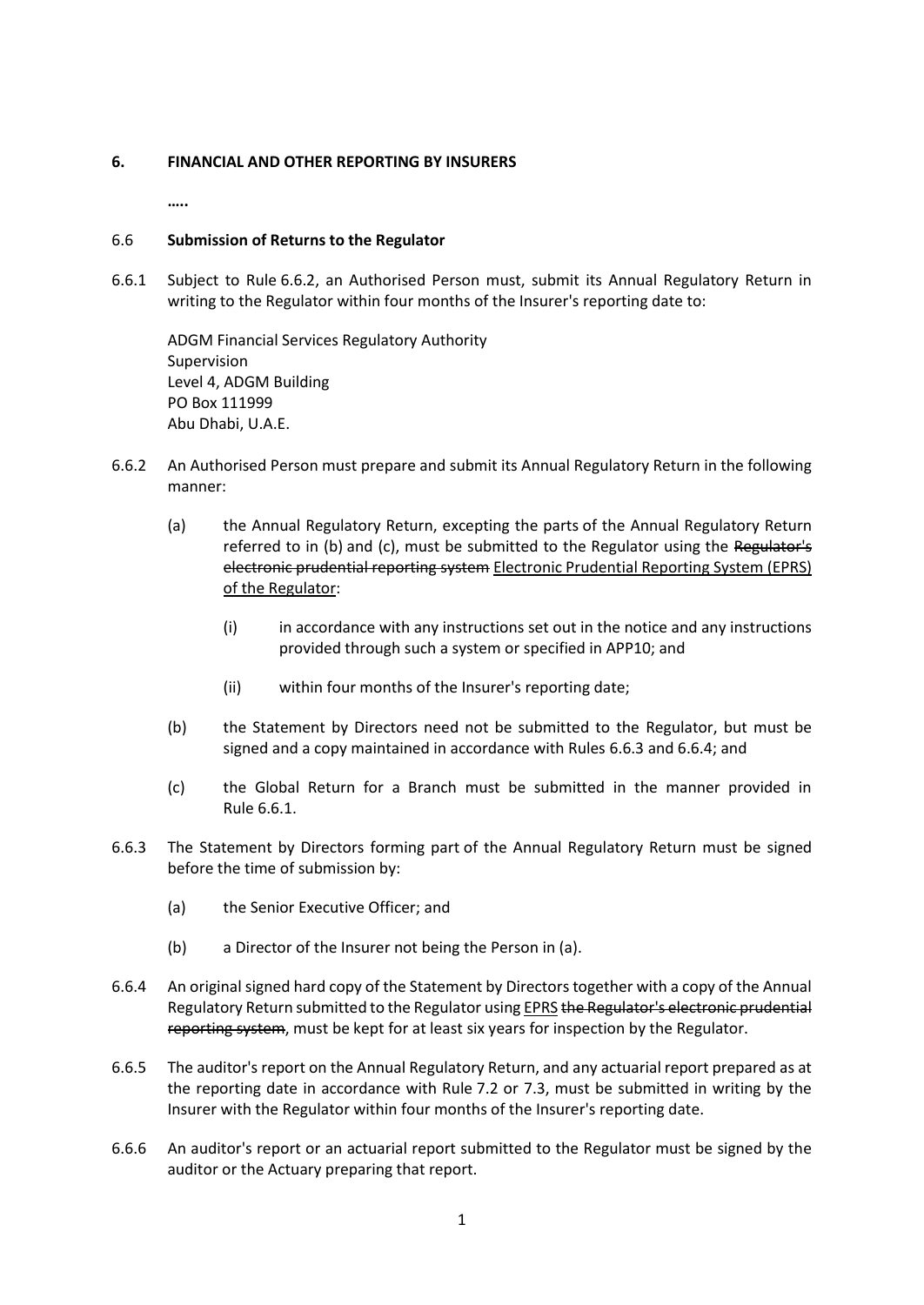6.6.7 Subject to Rule 6.6.8, an Authorised Person must, submit its Quarterly Regulatory Return in writing to the Regulator within one month of the end of each period in respect of which the Insurer is required to prepare a Quarterly Regulatory Return to:

ADGM Financial Services Regulatory Authority Supervision Level 4, ADGM Building PO Box 111999 Abu Dhabi, U.A.E.

- 6.6.8 An Authorised Person must, prepare and submit its Quarterly Regulatory Return in the following manner:
	- (a) the Quarterly Regulatory Return, excepting the parts of the Quarterly Regulatory Return referred to in (b) and (c), must be submitted to the Regulator using the Regulator's electronic prudential reporting system EPRS:
		- (i) in accordance with any instructions set out in the notice and any instructions provided through such a system or specified in APP10; and
		- (ii) within one month of the Insurer's reporting date;
	- (b) the Statement by Directors must be signed and a copy maintained in accordance with Rules 6.6.9 and 6.6.10; and
	- (c) the Global Return for a Branch must be submitted in the manner provided in Rule 6.6.7.
- 6.6.9 The Statement by Directors forming part of the Quarterly Regulatory Return must be signed before the time of submission by:
	- (a) if the Insurer is an ADGM Incorporated Insurer, one Director of the Insurer; or
	- (b) if the Insurer is not an ADGM Incorporated Insurer, the Senior Executive Officer and, if that Person is not a Director, one Director of the Insurer.
- 6.6.10 An original signed hard copy of the Statement by Directors together with a copy of the Quarterly Regulatory Return submitted to the Regulator using **EPRS the Regulator's electronic** prudential reporting system, must be kept for at least six years for inspection by the Regulator.

…..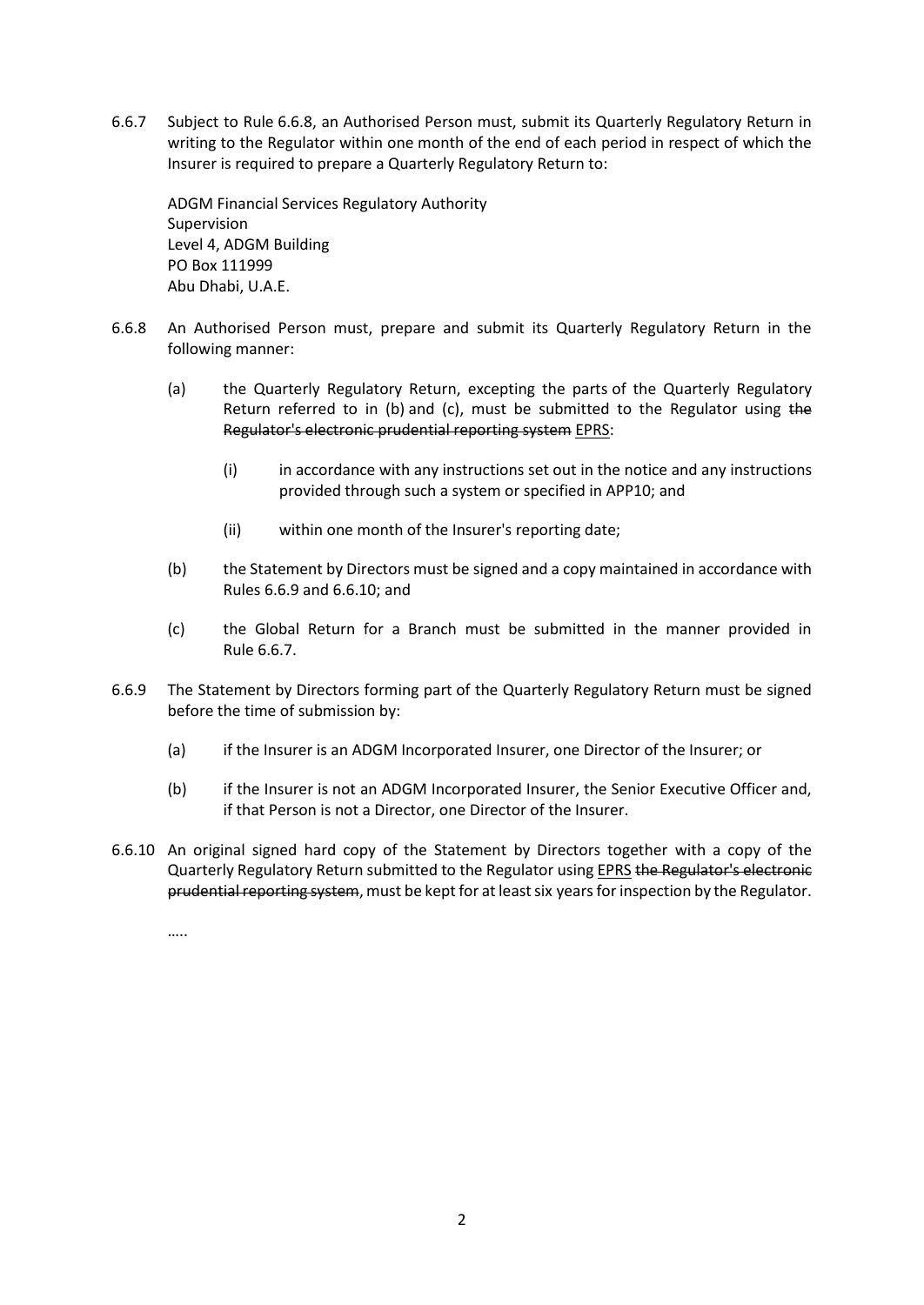#### **8. CONSOLIDATED SUPERVISION**

**….**

# 8.3 **Financial Group Capital Requirements and Financial Group Capital Resources**

**….**

8.3.2 Where a Financial Group contains both Insurers and Authorised Persons subject to the requirements in PRU, the Regulator shall determine which of the sectoral rules in Rule 8.3 and PRU 78.3 shall apply in respect of the group.

#### **Guidance**

**….**

- 1. The objective of Rule 8.3.1(1)(a) is to avoid the necessity for multiple reporting of group capital adequacy.
- 2. Where a Financial Group includes both Insurers and entities subject to PRU, it is necessary to determine whether the Financial Group supervision applicable to the Financial Group should be that set out in Chapter 8.3 or PRU  $78.3$ . Normally, the Regulator will exercise its power under Rule 8.3.2 based on the relative size of the assets of the Financial Institutions undertaking Insurance Business (representing the insurance sector) and the assets of other Authorised Persons and Financial Institutions (representing a combined non-insurance sector). Pure holding companies will be excluded as being in neither sector. The Rules that will apply will be those of the sector with the larger total assets of the two. However, where the ratio of the assets of the two sectors differs by less than 1.5:1, the Regulator will consider a request from the Authorised Persons in the Financial Group to apply the sectoral rules applicable to the smaller of the two sectors.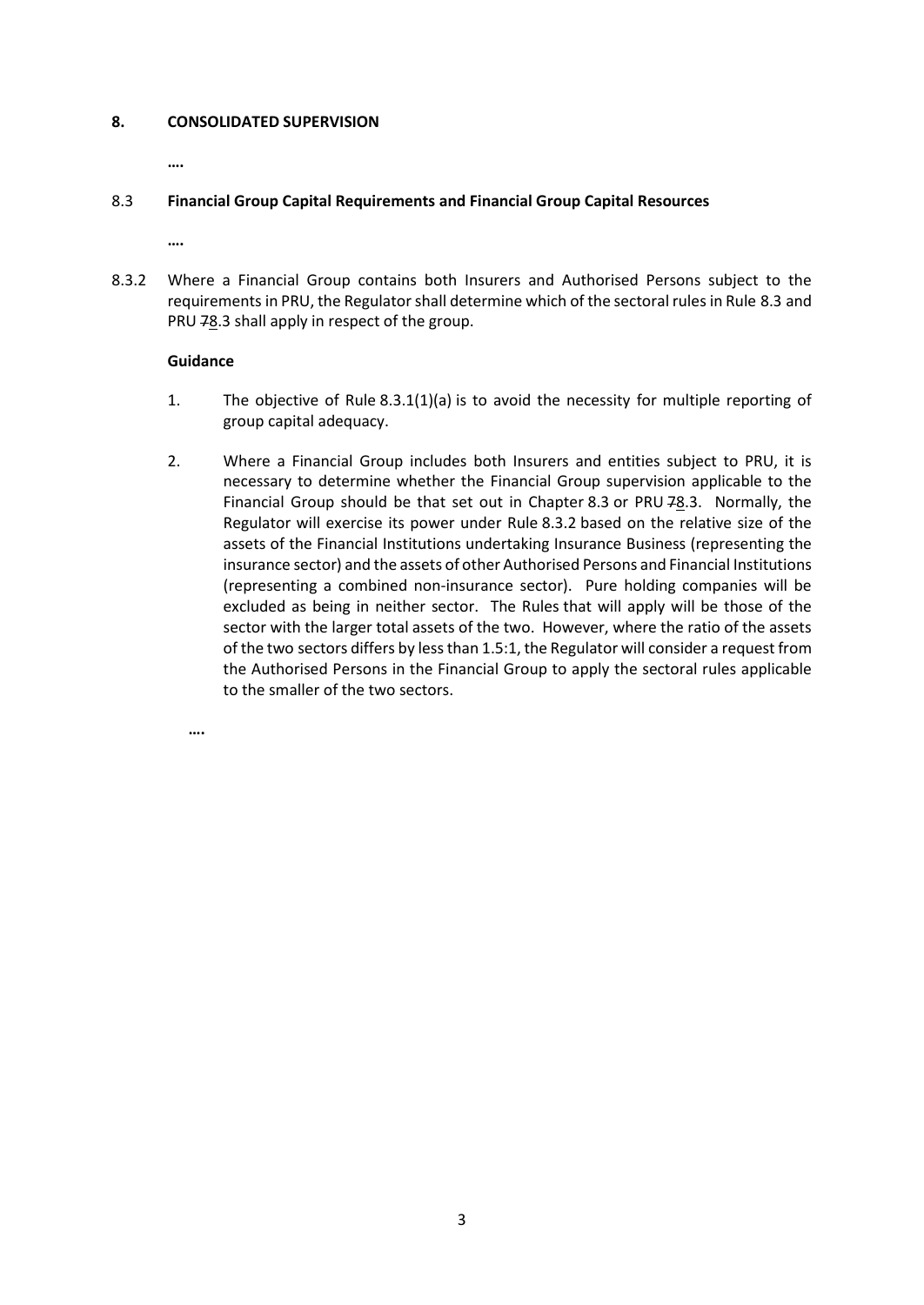#### **APP10 REPORTING TO THE REGULATOR**

#### **A10.1 Purpose and general provisions**

**….**

**A10.1.3** The Regulator shall specify from time to time the forms to be used for the purpose of reporting under this Appendix.

# **Guidance**

- 1. The form and content of the Returns differs according to the characteristics of the Insurer.
- 2. General requirements relating to the recognition and measurement of assets and liabilities are dealt with in PIN Chapter 5.
- 43. This appendix sets out some matters relating to content and presentation of the information contained in the Returns. Further guidance in relation to the preparation and submission of the Returns as specified by the Regulator and the Regulator's electronic prudential reporting system EPRS.

**….**

# **A10.3 Completion of Forms**

#### **Guidance**

Annual Regulatory Returns follow the cycle of the Insurer's normal statutory reporting, under the Companies Regulations 2015 in ADGM and under equivalent legislation elsewhere. Quarterly Regulatory Returns are presented on a quarter-to-quarter basis at specified dates.

**A10.3.1** Supplementary Notes must be presented in accordance with any instructions provided through EPRSthe Regulator's electronic prudential reporting system. Each Supplementary Note must identify the form to which it relates.

**….**

# **A10.4 Statement by Directors**

**…..**

- **A10.4.2** The Statement by Directors forming part of the Annual Regulatory Return must state that:
	- (a) the Annual Regulatory Return has been prepared in accordance with the provisions of PIN, this appendix, and **EPRS the Regulator's electronic prudential reporting system**;
	- (b) proper Accounting Records have been maintained and adequate information obtained by the Insurer;
	- (c) appropriate systems and controls have been established and maintained by the Insurer over its transactions and records;